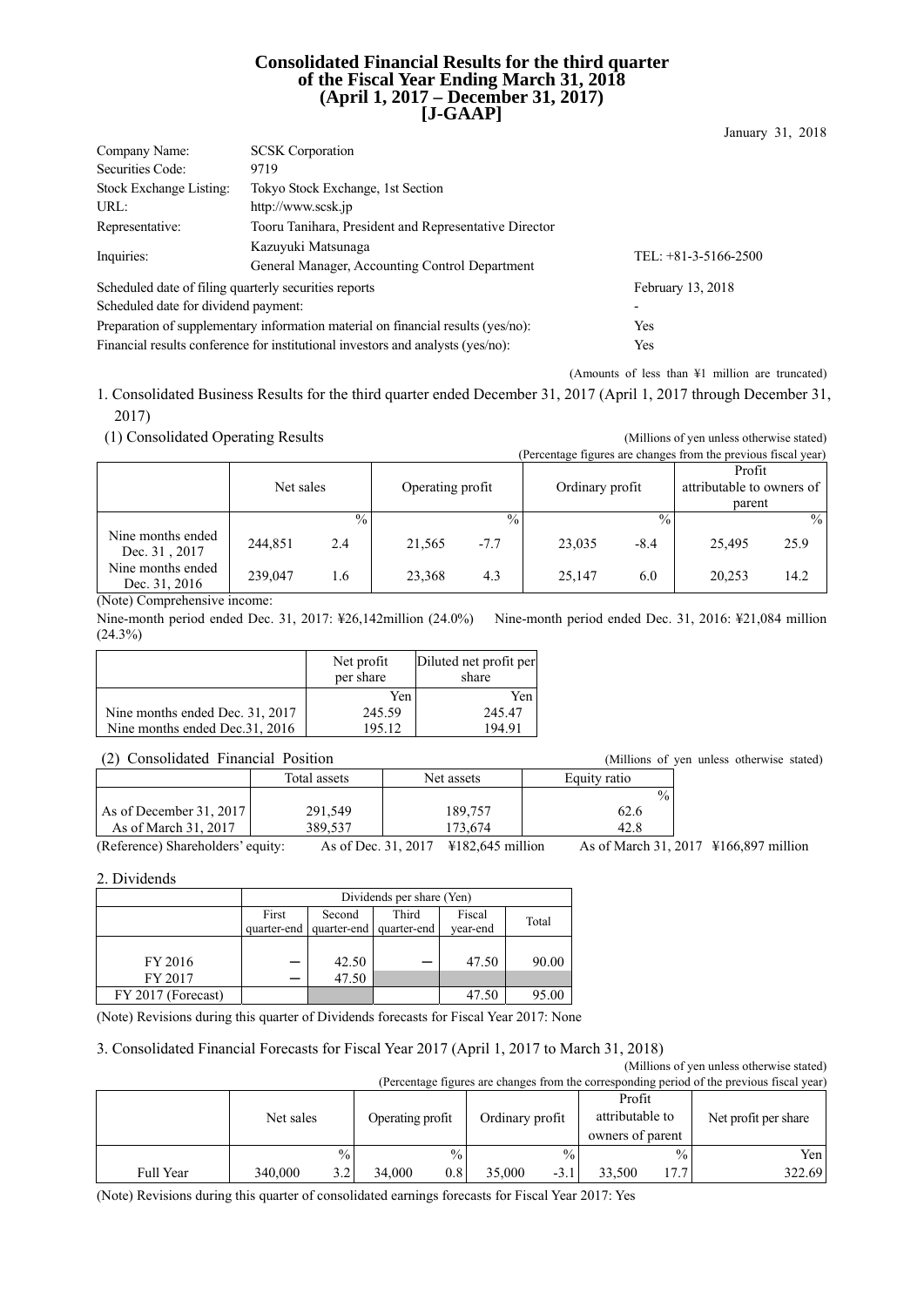### ※ Notes

(1) Changes in significant subsidiaries during the period : None

(2) Adoption of specific accounting procedures in preparing quarterly consolidated financial statements: None

- (3) Changes in accounting policies, changes in accounting estimates and restatement of prior period financial statements after error corrections
	- 1) Changes in accounting policies, changes in accounting standards and other regulations: None
	- 2) Changes in accounting policies due to other reasons: None
	- 3) Changes in accounting estimates: None
	- 4) Restatement of prior period financial statements after error corrections: None
- (4) Number of shares issued (Common stock)
	- 1) The number of shares issued as of the period-end (including treasury stock)

|    | As of Dec. 31, 2017                                         | 104,181,803 shares |  |
|----|-------------------------------------------------------------|--------------------|--|
|    | As of Mar. 31, 2017                                         | 107,986,403 shares |  |
| 2) | The number of shares of treasury stock as of the period-end |                    |  |
|    | As of Dec. 31, 2017                                         | 367,751 shares     |  |
|    | As of Mar. 31, 2017                                         | 4,177,266 shares   |  |
| 3) | The average number of shares during the period              |                    |  |
|    | As of Dec. 31, 2017                                         | 103,812,814 shares |  |
|    | As of Dec. 31, 2016                                         | 103,802,545 shares |  |

\*Notification regarding the auditing process

- This financial report is not within the scope of the auditing process as prescribed by the Financial Instruments and Exchange Act. Therefore, and as of the time of disclosure, the auditing process of this financial report has not been completed.
- \* Cautionary statement concerning appropriate use of financial forecasts and other explanatory notes
- The financial forecasts contained in this document are based on the information currently available and certain assumptions deemed reasonable. Actual results may vary from these forecasts for various reasons. With regard to the assumptions on which financial forecasts are based and other explanatory notes in connection with the use of financial forecasts, please refer to "Qualitative information of Consolidated Financial Forecast for the fiscal year ending March 31, 2018" on page 3.
- SCSK will hold a results briefing for institutional investors and analysts on January 31, 2018. Materials used in the briefing, a transcript of the main questions and answers, and other related information will be published on SCSK's website promptly thereafter.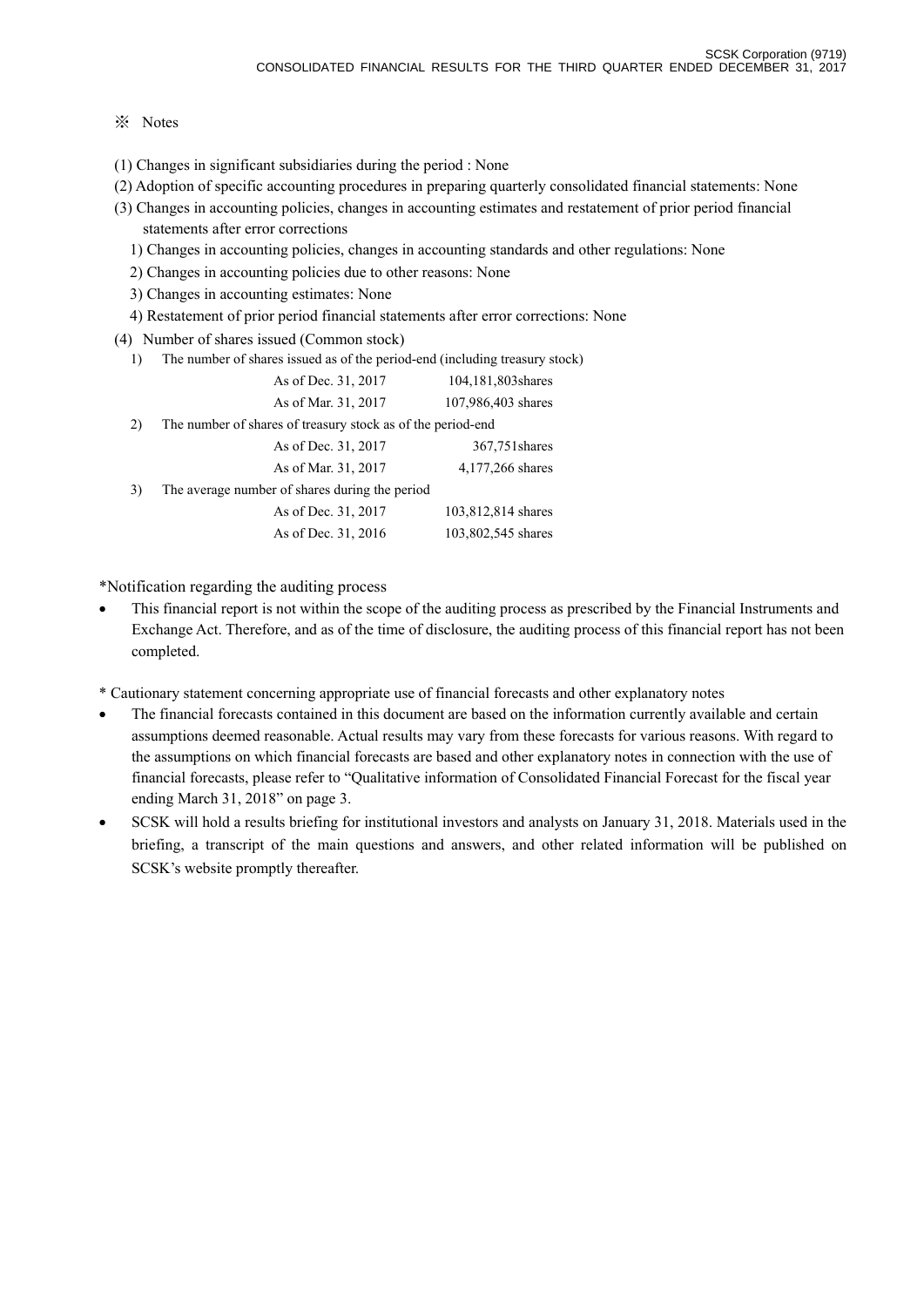# Contents

|     | 1. Qualitative information regarding operating results for the nine-month period ended December 31, 2017 ············· 2                                                                                                       |
|-----|--------------------------------------------------------------------------------------------------------------------------------------------------------------------------------------------------------------------------------|
| (1) |                                                                                                                                                                                                                                |
| (2) | Summary of financial position 3                                                                                                                                                                                                |
| (3) |                                                                                                                                                                                                                                |
|     | 2. Consolidated quarterly financial statements material contracts and statements of the statements of the statements of the statements of the statements of the statements of the statements of the statements of the statemen |
| (1) |                                                                                                                                                                                                                                |
| (2) |                                                                                                                                                                                                                                |
| (3) |                                                                                                                                                                                                                                |
| (4) | Notes regarding consolidated financial results for the nine-month period ended December 31, 2017 ················11                                                                                                            |
|     | (Notes regarding the premise of a going concern) manufactured contract to the premise of a going concern)                                                                                                                      |
|     |                                                                                                                                                                                                                                |
|     | (Segment information) $\cdots$ $\cdots$ $\cdots$ $\cdots$ $\cdots$ $\cdots$ $\cdots$ $\cdots$ $\cdots$ $\cdots$ $\cdots$ $\cdots$ $\cdots$ $\cdots$ $\cdots$ $\cdots$                                                          |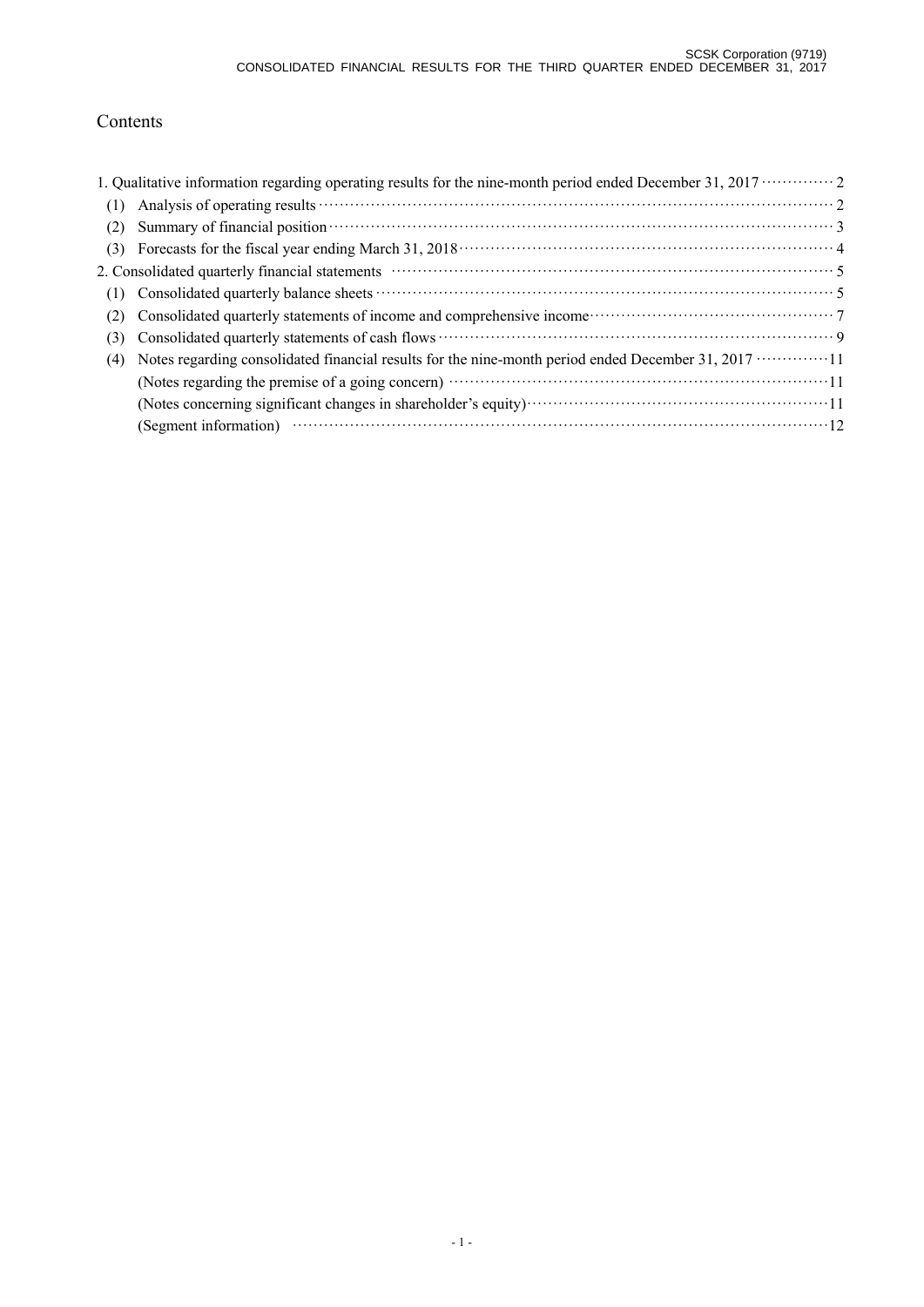## **1. Qualitative Information Regarding Operating Results for the Nine-Month Period Ended December 31, 2017 (1). Analysis of operating results**

In the nine-month period ended December 31, 2017, the overall recovery trend in the Japanese economy seemed to be continuing. The corporate sector displayed an upward trend in production and exports while corporate earnings have continued to rise since the beginning of the fiscal year following improved profitability. Capital investment too showed a gradual increase supported by abundant cash flows. Meanwhile, consumer spending and other indicators buoyed an improved job market in the consumer sector pointed to economic recovery. This recovery was apparent despite the lackluster rise in wages.

Our outlook for the economy is that, in the midst of ongoing improvements in corporate earnings and the job market, the gradual recovery trend will continue. However, a sense of uncertainty is plaguing the political and economic climate overseas. Prominent concerns include geopolitical risks in the Middle East and East Asia, the state of government affairs under the current administration in the United States, and issues regarding the United Kingdom's decision to leave the European Union. Accordingly, scrutiny is imperative in judging economic trends for the purpose of making management decisions going forward.

In this environment, the IT services market benefited from robust system upgrade investment demand among customers, which included demand for IT investment aimed at improving productivity, boosting efficiency, and reducing labor requirements as part of working style reforms and efforts to address labor shortages. In addition, we witnessed a rise in demand for strategic IT investment with goals directly linked to earnings growth, such as reinforcing strategic businesses or securing a competitive edge. In this manner, there was a general upward trend in overall IT investment demand.

In the manufacturing industry, there is currently a solid deal flow that is being driven in part by the need for compatibility with the Internet of Things (IoT), which is entering into a full-fledged proliferation period, and for responding to the trend toward electric automotive systems. This solid deal flow was also supported by demand for verification services for pre-market products, which are growing ever more sophisticated, and for business process outsourcing (BPO) services related to products and services.

In distribution, service, and other industries, strategic IT investment and IT services demand is on the rise, particularly among customer companies engaging in consumer businesses. This demand was largely associated with investment related to e-commerce, customer relationship management (CRM), and big data analysis for the purposes of enhancing digital marketing initiatives and facilitating omni-channel retailing.

In the financial industry, despite the rebound from previously strong investment demand following the conclusion of large-scale projects with certain customers, systems development and other IT investment demand for boosting competitiveness is proving to be firm overall, primarily among customers in the banking and insurance sectors. Specific investment targets include the development of systems for the application of FinTech, artificial intelligence (AI), or other new IT technologies and the realization of more sophisticated settlement systems.

In addition, demand for various cloud-based IT services has been on the rise in IaaS, PaaS, and other IT infrastructure sectors against a backdrop of a strong appetite among customer companies for investment to heighten operational efficiency and a lack of IT employees at these companies. A similar increase was seen in demand for IT services in the operational application field, although here it was limited to certain sectors.

Looking at the Company's operating results for the period under review, consolidated net sales increased 2.4 % year on year, to ¥244,851 million, following strong systems development sales to the manufacturing and distribution industries as well as solid maintenance and operation service sales to the communications industry.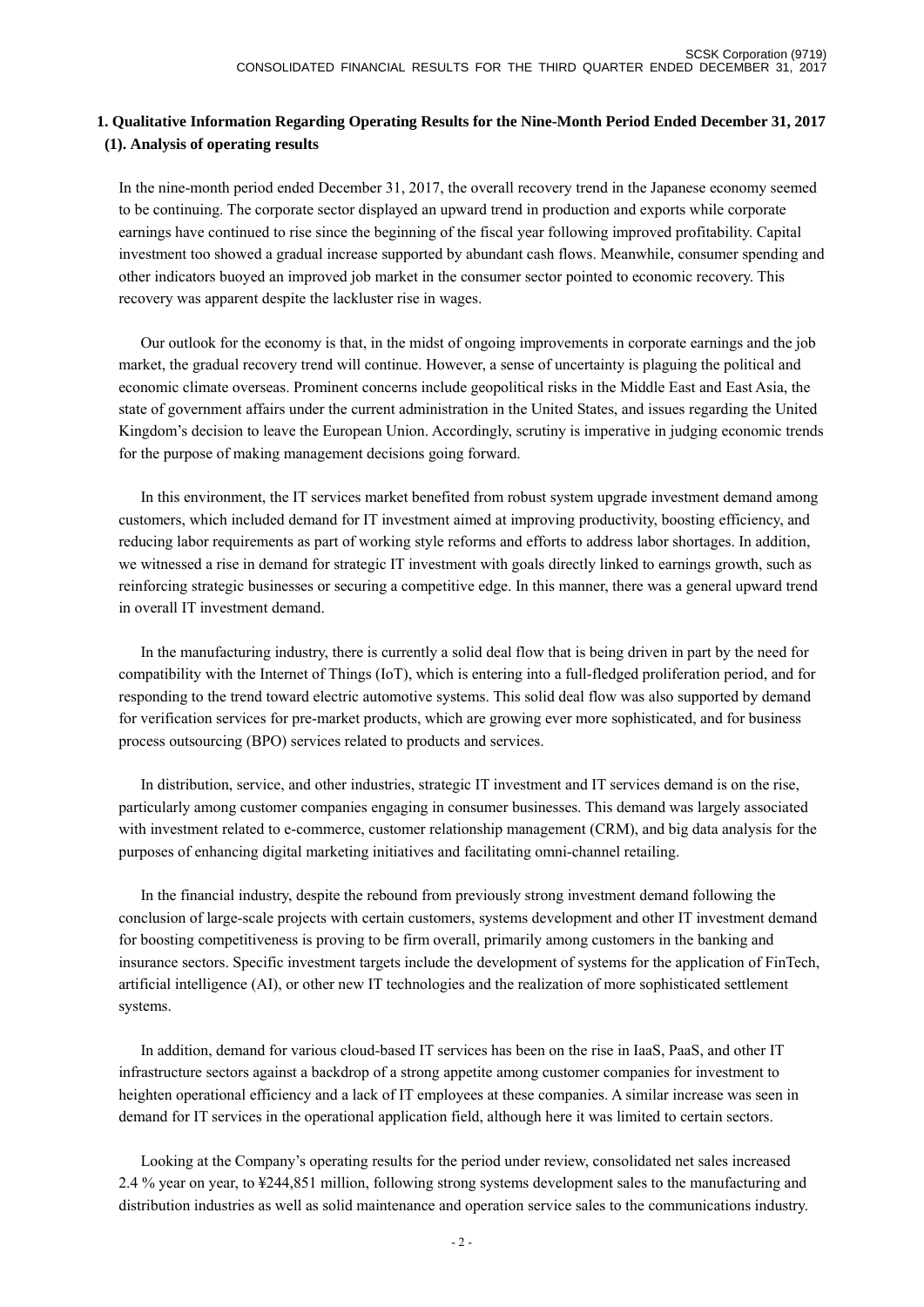Despite the higher net sales, operating profit decreased 7.7 % year on year, to ¥21,565 million. This outcome was in part due to the increases in business investment expenses in strategic businesses and service-oriented businesses and the delays in the commencement of certain large-scale systems development projects for the financial industry witnessed in the first half of the fiscal year.

Ordinary profit was down 8.4 % year on year, to ¥23,035 million, as a result of the decrease in operating profit. Meanwhile, profit attributable to owners of parent increased 25.9 %, to ¥25,495 million, due to the extraordinary income recorded following the gain on the transference of shares in QUO CARD Co., Ltd., in the third quarter.

The Medium-Term Management Plan launched in fiscal year ended March 31, 2016, delineates three core strategies for its five-year period. We are, first, to "shift to service-oriented businesses;" second, to "promote strategic businesses that capture the changing times;" and third, to "enter into the second stage of global business expansion." We are aggressively moving forward with measures based on these core strategies to achieve the plan's goals.

In the fiscal year ending March 31, 2018, we will continue to steadily execute appropriate business investments for advancing these core strategies while also focusing on strengthening our management base and improving profitability, most notably by boosting operational quality and increasing productivity. Furthermore, we will capture the currently robust IT investment demand to heighten our earnings capacity while reinforcing earnings foundations by improving the productivity and operational quality of all of our businesses, not only systems development but also maintenance and operation services and system sales.

### **(2) Summary of Financial Position**

Cash and cash equivalents ("cash") as of December 31, 2017 decreased ¥27,457 million compared to March 31, 2017 to ¥96,477 million. The increase or decrease in each cash flow type and the main factors for such changes are as follows.

(Cash flow from operating activities)

Net cash provided by operating activities was ¥22,616 million.

The main cash inflow factors were profit before income taxes of ¥33,740 million, depreciation of ¥7,631 million and ¥7,866 million increase in funds stemming from a decrease in accounts receivable. The main cash outflow factors were a decrease in accounts payable of ¥4,642 million, an increase in inventories of ¥2,616 million, a decrease of ¥6,316 million due to an increase in guarantee deposits, and gain on sales of investment securities of ¥10,749 million.

(Cash flow from investing activities)

Net cash used in investing activities was ¥29,496 million.

The main cash outflow factors were payment for the acquisition of property, plant and equipment of ¥5,826 million, acquisition of intangible assets of ¥2,406 million, and payments for sales of shares of subsidiaries resulting in change in scope of consolidation of ¥20,618 million.

(Cash flow from financing activities)

Net cash used in financing activities was ¥20,578 million.

The main cash outflow factors were repayment of long-term loans of ¥10,000 million and dividend payments of ¥4,941 million (¥47.5 per share) for the year-end dividend of the fiscal year ended March 31, 2017, and ¥4,941 million (¥47.5 per share) for the interim dividend of the fiscal year ending March 31, 2018.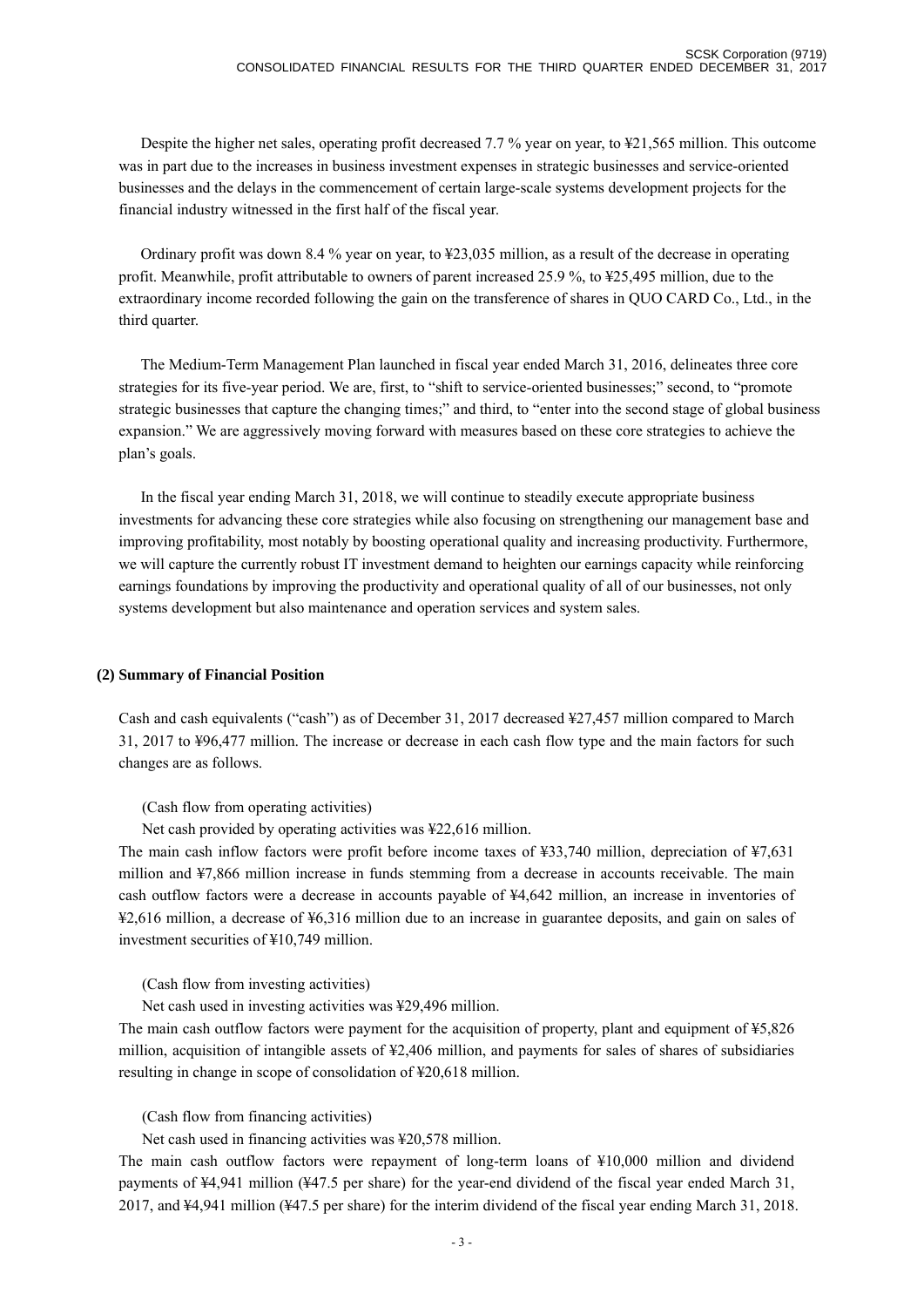### **(3) Consolidated Financial Forecasts for the Fiscal Year Ending March 31, 2018**

SCSK has revised its forecast for the fiscal year ending March 31, 2018 from that announced on October 30 2017 as follows:

## (Revised Consolidated Results Forecasts for fiscal year ending March 31, 2018)

 Unit: Millions of yen (Unless otherwise stated)

|                                                                    |           |                         |                 |                        | UNICSS UNICIWIST STATELY |
|--------------------------------------------------------------------|-----------|-------------------------|-----------------|------------------------|--------------------------|
|                                                                    | Net Sales | <b>Operating Profit</b> | Ordinary Profit | Profit Attributable to | Net Profit per share     |
|                                                                    |           |                         |                 | owners of parent       |                          |
| Previous Forecast (A)                                              | 340,000   | 36,000                  | 37,000          | 33,500                 | JPY322.69                |
| Revised Forecast (B)                                               | 340,000   | 34,000                  | 35,000          | 33,500                 | JPY322.69                |
| Change $(B-A)$                                                     |           | $-2,000$                | $-2,000$        |                        |                          |
| Change $(\% )$                                                     |           | $-5.6$                  | $-5.4$          |                        |                          |
| (For reference)<br>Results for fiscal year<br>ended March 31, 2017 | 329,303   | 33,714                  | 36,121          | 28,458                 | JPY274.16                |

SCSK anticipates that net sales will reach the level initially forecast due to the strong demand for the Company's IT services stimulated by robust strategic IT demand and demand for efficiency improvement investment among customers. Operating profit, however, is projected not to reach the forecast announced on October 30, 2017 as a result of the increases in business investment-related expenses for promoting strategic and service-oriented businesses as well as greater-than-expected delays in the start of large-scale systems development projects for the financial industry. Therefore, we decided to revise our forecast from ¥36 billion to ¥34 billion. Along with the change in forecast of operating profit, we also revised the forecast of ordinary profit by the same amount as operating profit. Profit attributable to the owners of parent remain unchanged due partly to the impact of tax benefit resulting from transfer of shares of QUO CARD Co., Ltd.

Note: Consolidated financial forecasts are based on the information available at the time of release of this document. Actual performance may differ materially from figures forecasted for a variety of reasons.

\* Characteristics of the Company's quarterly operating results

It is common for companies in Japan to have fiscal years that begin on April 1 and end on March 31 of the following year. For this reason, system introductions and inspections tend to be concentrated in September and March (the midpoint and end of each fiscal year). Excluding sales covered by time and materials contract, the Company primarily records sales on a receipt-and-inspection basis. Accordingly, performance fluctuates by season, with sales and income tending to be concentrated in the second and fourth quarter of each fiscal year.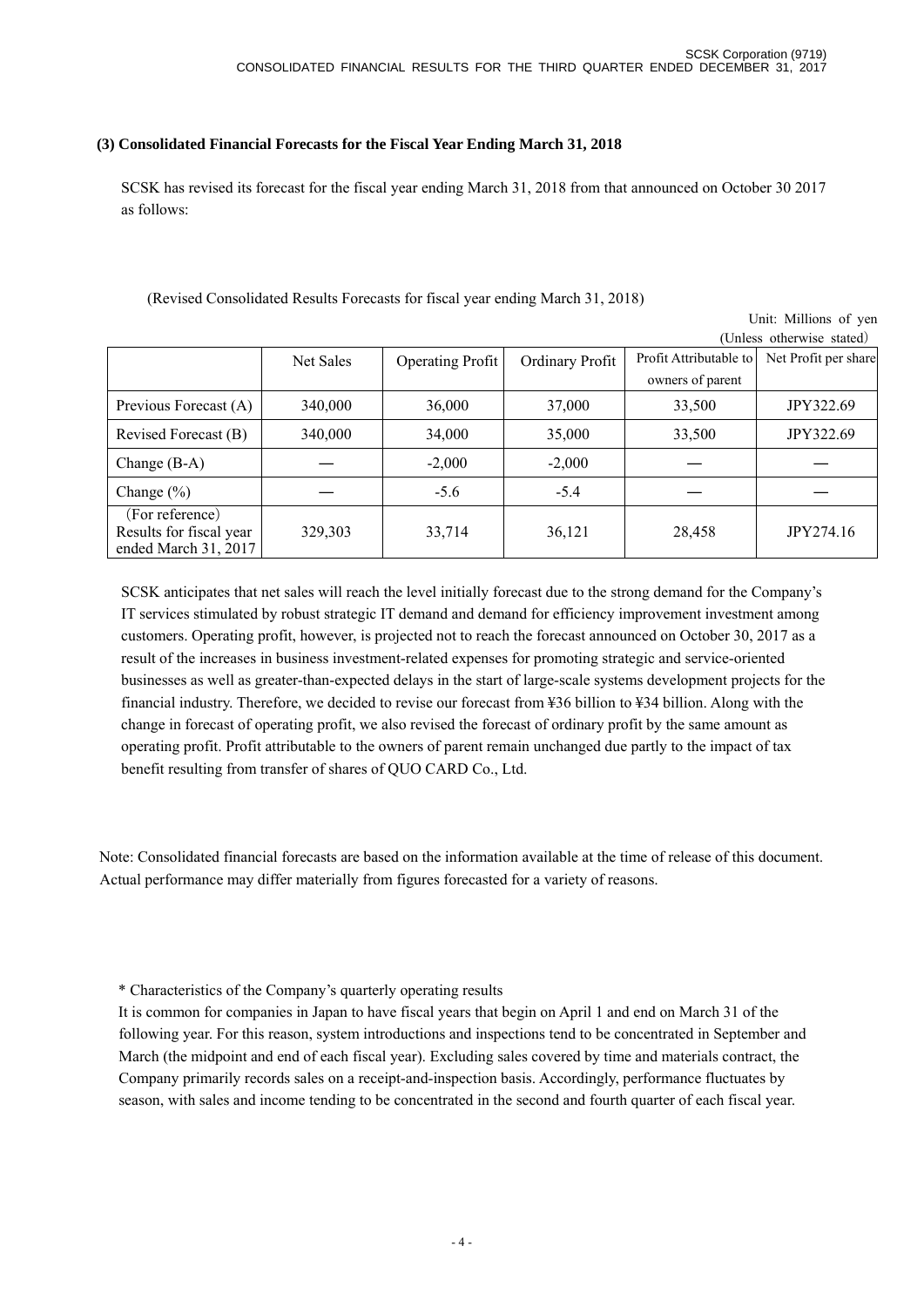# 3. Consolidated Quarterly Financial Statements

# **(1) Consolidated Quarterly Balance Sheets**

|                                       |                     | (Unit: Millions of Yen) |
|---------------------------------------|---------------------|-------------------------|
|                                       | As of Mar. 31, 2017 | As of Dec. 31, 2017     |
| Assets                                |                     |                         |
| Current assets                        |                     |                         |
| Cash and deposits                     | 27,363              | 16,655                  |
| Notes and accounts receivable - trade | 65,764              | 57,113                  |
| Operational investment securities     | 6,056               |                         |
| Merchandise and finished goods        | 6,779               | 7,169                   |
| Work in process                       | 341                 | 977                     |
| Raw materials and supplies            | 50                  | 44                      |
| Deposits paid                         | 98,171              | 79,822                  |
| Guarantee deposits                    | 45,359              |                         |
| Other                                 | 22,466              | 17,693                  |
| Allowance for doubtful accounts       | $-47$               | $-34$                   |
| Total current assets                  | 272,306             | 179,442                 |
| Non-current assets                    |                     |                         |
| Property, plant and equipment         |                     |                         |
| Buildings and structures, net         | 34,863              | 33,453                  |
| Land                                  | 19,821              | 19,821                  |
| Other, net                            | 13,862              | 17,972                  |
| Total property, plant and equipment   | 68,546              | 71,247                  |
| Intangible assets                     |                     |                         |
| Goodwill                              | 133                 | 91                      |
| Other                                 | 11,691              | 10,905                  |
| Total intangible assets               | 11,825              | 10,997                  |
| Investments and other assets          |                     |                         |
| Investment securities                 | 9,564               | 10,611                  |
| Other                                 | 27,417              | 19,368                  |
| Allowance for doubtful accounts       | $-124$              | $-117$                  |
| Total investments and other assets    | 36,857              | 29,862                  |
| Total non-current assets              | 117,230             | 112,107                 |
| Total assets                          | 389,537             | 291,549                 |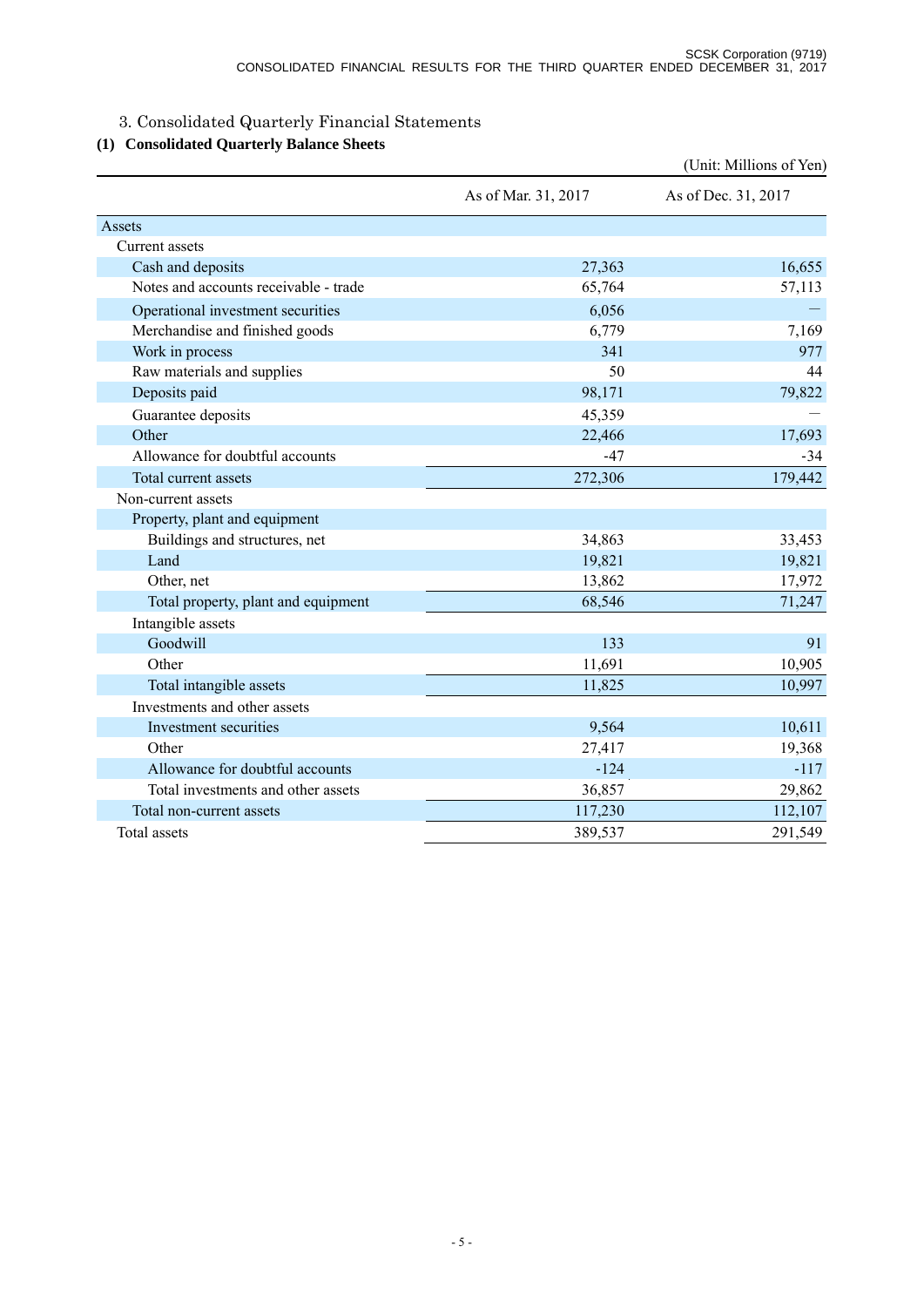#### SCSK Corporation (9719) CONSOLIDATED FINANCIAL RESULTS FOR THE THIRD QUARTER ENDED DECEMBER 31, 2017

|                                                       |                     | (Unit: Millions of Yen) |
|-------------------------------------------------------|---------------------|-------------------------|
|                                                       | As of Mar. 31, 2017 | As of Dec. 31, 2017     |
| Liabilities                                           |                     |                         |
| <b>Current liabilities</b>                            |                     |                         |
| Notes and accounts payable - trade                    | 21,362              | 16,495                  |
| Short-term loans payable                              | 10,000              | 10,000                  |
| Current portion of bonds                              | 15,000              | 5,000                   |
| Current portion of long-term loans payable            | 10,000              | 5,000                   |
| Income taxes payable                                  | 2,262               | 1,636                   |
| Provision for bonuses                                 | 6,418               | 1,999                   |
| Provision for directors' bonuses                      | 195                 | 31                      |
| Provision for loss on construction contracts          | 50                  | 321                     |
| Deposits received of prepaid cards                    | 91,828              |                         |
| Other                                                 | 26,802              | 24,700                  |
| Total current liabilities                             | 183,919             | 65,185                  |
| Non-current liabilities                               |                     |                         |
| Bonds payable                                         | 20,000              | 30,000                  |
| Long-term loans payable                               | 5,000               |                         |
| Provision for directors' retirement benefits          | 20                  | 20                      |
| Net defined benefit liability                         | 2,359               | 1,567                   |
| Asset retirement obligations                          | 2,278               | 2,362                   |
| Other                                                 | 2,284               | 2,655                   |
| Total non-current liabilities                         | 31,943              | 36,607                  |
| <b>Total liabilities</b>                              | 215,862             | 101,792                 |
| Net assets                                            |                     |                         |
| Shareholders' equity                                  |                     |                         |
| Capital stock                                         | 21,152              | 21,152                  |
| Capital surplus                                       | 3,047               | 1,299                   |
| Retained earnings                                     | 151,722             | 161,373                 |
| Treasury shares                                       | $-8,425$            | $-718$                  |
| Total shareholders' equity                            | 167,497             | 183,107                 |
| Accumulated other comprehensive income                |                     |                         |
| Valuation difference on available-for-sale securities | 2,308               | 2,464                   |
| Deferred gains or losses on hedges                    | $-5$                | 8                       |
| Foreign currency translation adjustment               | $-73$               | $-45$                   |
| Remeasurements of defined benefit plans               | $-2,829$            | $-2,890$                |
| Total accumulated other comprehensive income          | $-599$              | $-462$                  |
| Subscription rights to shares                         | 70                  | 64                      |
| Non-controlling interests                             | 6,706               | 7,047                   |
| Total net assets                                      | 173,674             | 189,757                 |
| Total liabilities and net assets                      | 389,537             | 291,549                 |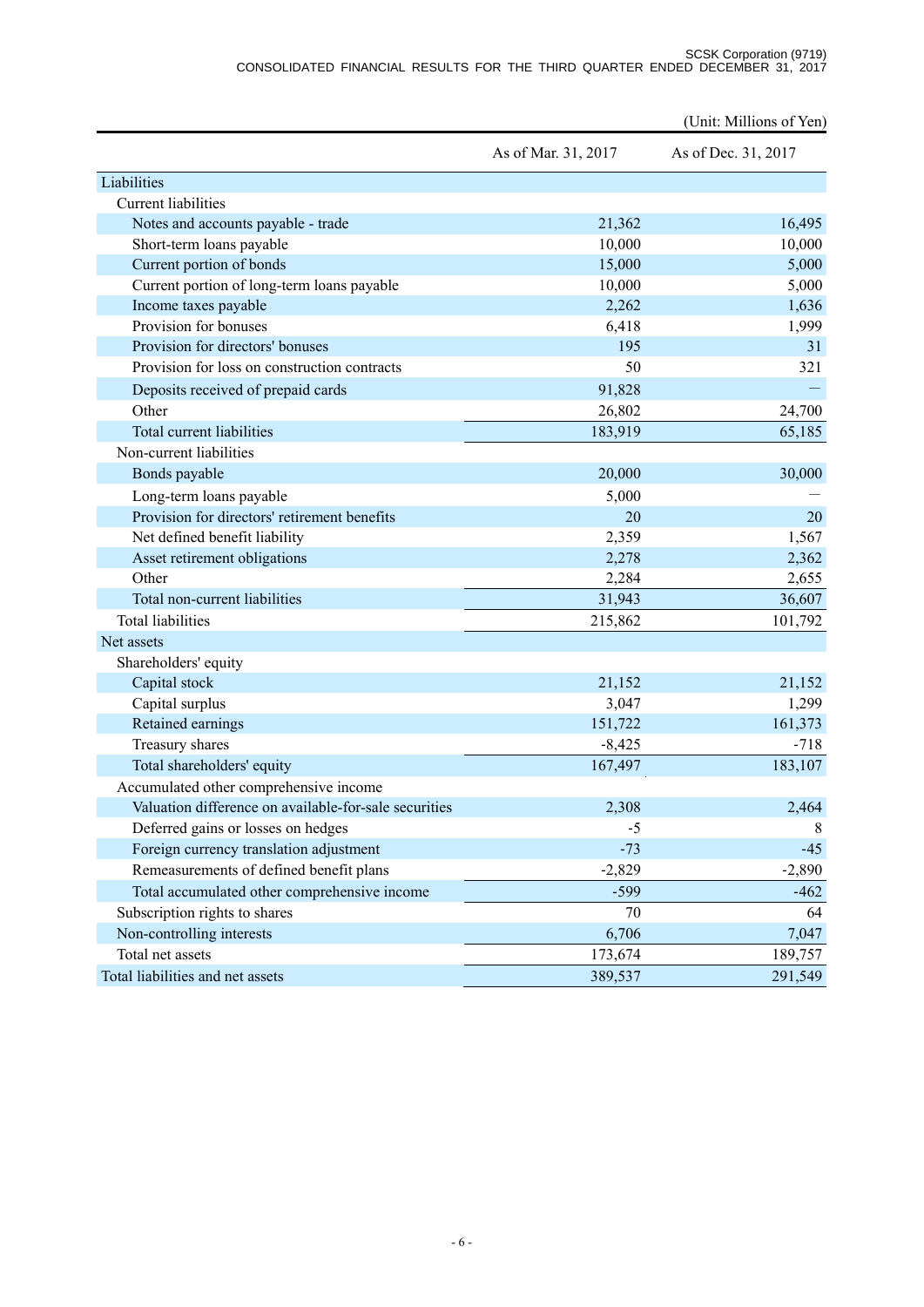|                                                                  |                                       | (Unit: Millions of Yen)               |
|------------------------------------------------------------------|---------------------------------------|---------------------------------------|
|                                                                  | From Apr. 1, 2016<br>to Dec. 31, 2016 | From Apr. 1, 2017<br>to Dec. 31, 2017 |
| Net sales                                                        | 239,047                               | 244,851                               |
| Cost of sales                                                    | 180,034                               | 186,240                               |
| Gross profit                                                     | 59,013                                | 58,610                                |
| Selling, general and administrative expenses                     | 35,644                                | 37,045                                |
| Operating profit                                                 | 23,368                                | 21,565                                |
| Non-operating income                                             |                                       |                                       |
| Interest income                                                  | 50                                    | 59                                    |
| Dividend income                                                  | 66                                    | 65                                    |
| Share of profit of entities accounted for using equity<br>method | 344                                   | 365                                   |
| Gain on sales of investment securities                           | 296                                   |                                       |
| Hoard profit of prepaid card                                     | 1,099                                 | 1,006                                 |
| Other                                                            | 171                                   | 239                                   |
| Total non-operating income                                       | 2,027                                 | 1,736                                 |
| Non-operating expenses                                           |                                       |                                       |
| Interest expenses                                                | 121                                   | 96                                    |
| Loss on sales of investment securities                           |                                       |                                       |
| Other                                                            | 127                                   | 168                                   |
| Total non-operating expenses                                     | 248                                   | 266                                   |
| Ordinary profit                                                  | 25,147                                | 23,035                                |
| Extraordinary income                                             |                                       |                                       |
| Gain on sales of non-current assets                              | 13                                    | 2                                     |
| Gain on sales of investment securities                           | 669                                   | 10,750                                |
| المتعمل والمتحدث والمسترقص والمستحدث المتناوية                   | 602                                   | 10.752                                |

### **(2) Consolidated Quarterly Statements of Income and Comprehensive Income Consolidated Quarterly Statements of Income**

| Gain on sales of investment securities           | 669      | 10,750 |
|--------------------------------------------------|----------|--------|
| Total extraordinary income                       | 683      | 10,753 |
| <b>Extraordinary losses</b>                      |          |        |
| Loss on retirement of non-current assets         | 23       | 14     |
| Loss on sales of non-current assets              | 27       | 30     |
| Impairment loss                                  | 37       |        |
| Loss on valuation of investment securities       | 7        |        |
| Loss on sales of membership                      | $\theta$ |        |
| Loss on valuation of membership                  | 3        | 3      |
| Total extraordinary losses                       | 99       | 48     |
| Profit before income taxes                       | 25,730   | 33,740 |
| Income taxes - current                           | 1,759    | 3,376  |
| Income taxes - deferred                          | 3,157    | 4,361  |
| Total income taxes                               | 4,917    | 7,738  |
| Profit                                           | 20,813   | 26,001 |
| Profit attributable to non-controlling interests | 559      | 506    |
| Profit attributable to owners of parent          | 20,253   | 25,495 |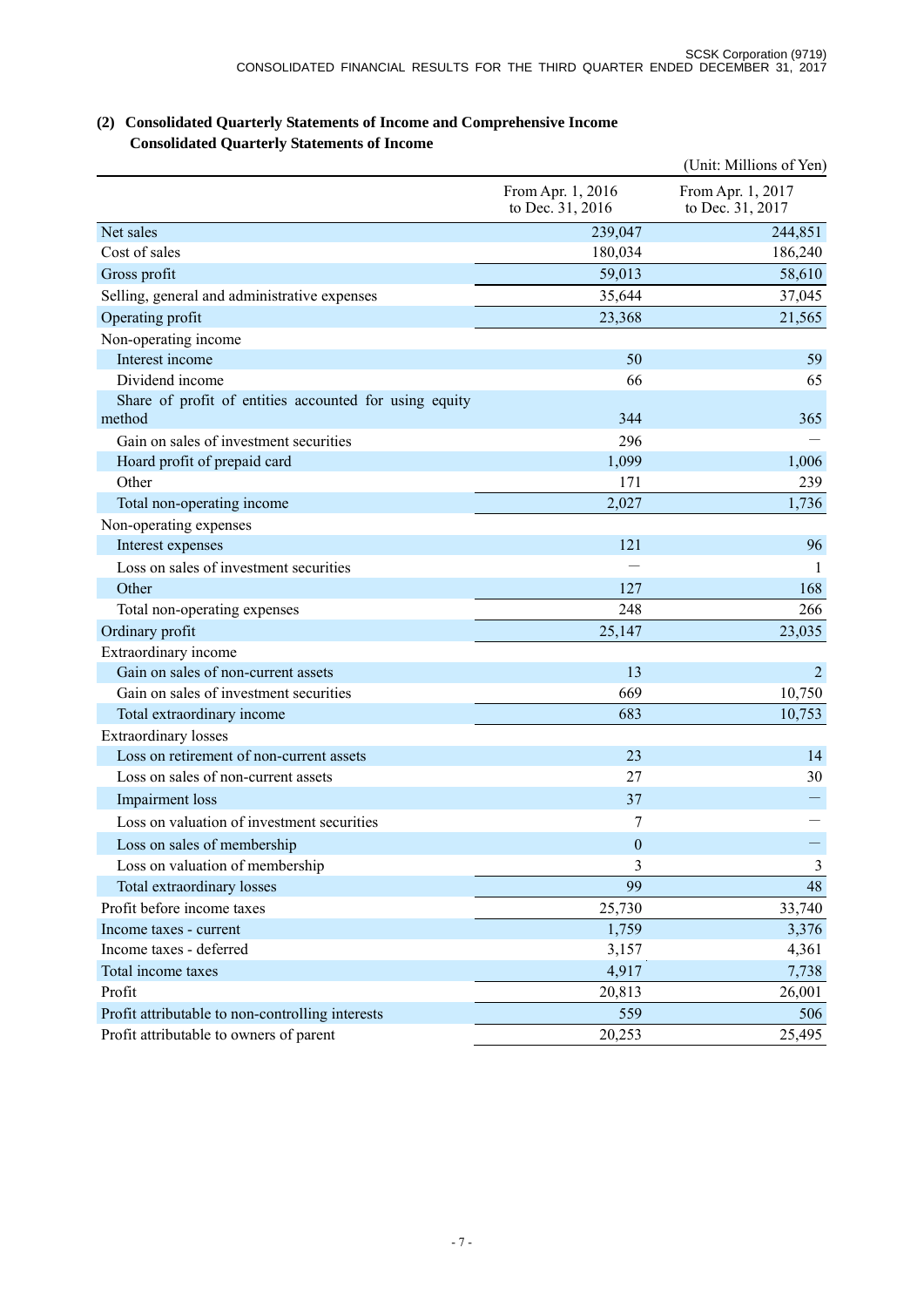|                                                                                      |                                          | (Unit: Millions of Yen)               |
|--------------------------------------------------------------------------------------|------------------------------------------|---------------------------------------|
|                                                                                      | From Apr. 1, 2016<br>Dec. 31, 2016<br>to | From Apr. 1, 2017<br>to Dec. 31, 2017 |
| Profit                                                                               | 20,813                                   | 26,001                                |
| Other comprehensive income                                                           |                                          |                                       |
| Valuation difference on available-for-sale securities                                | 665                                      | 117                                   |
| Deferred gains or losses on hedges                                                   | 74                                       | 13                                    |
| Foreign currency translation adjustment                                              | $-434$                                   | 17                                    |
| Remeasurements of defined benefit plans, net of tax                                  | 14                                       | $-70$                                 |
| Share of other comprehensive income of entities<br>accounted for using equity method | -48                                      | 62                                    |
| Total other comprehensive income                                                     | 271                                      | 141                                   |
| Comprehensive income                                                                 | 21,084                                   | 26,142                                |
| Comprehensive income attributable to                                                 |                                          |                                       |
| Comprehensive income attributable to owners of parent                                | 20,512                                   | 25,632                                |
| Comprehensive income attributable to non-controlling<br>interests                    | 572                                      | 510                                   |

# **Consolidated Quarterly Statements of Comprehensive Income**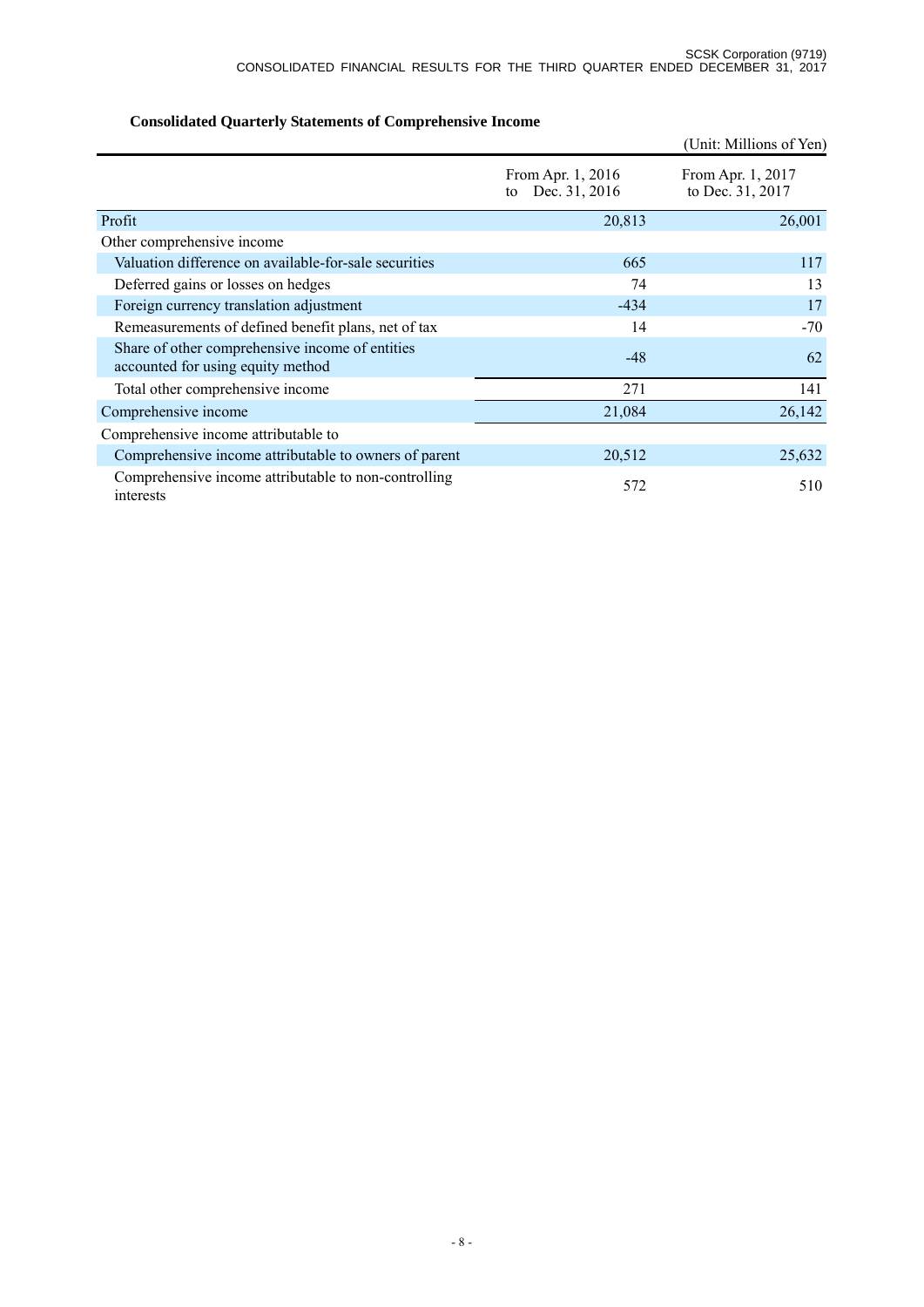# **(3) Consolidated Quarterly Statements of Cash Flows**

|                                                               |                                       | (Unit: Millions of Yen)               |
|---------------------------------------------------------------|---------------------------------------|---------------------------------------|
|                                                               | From Apr. 1, 2016<br>to Dec. 31, 2016 | From Apr. 1, 2017<br>to Dec. 31, 2017 |
| Cash flows from operating activities                          |                                       |                                       |
| Profit before income taxes                                    | 25,730                                | 33,740                                |
| Depreciation                                                  | 6,268                                 | 7,631                                 |
| Amortization of goodwill                                      | 75                                    | 42                                    |
| Impairment loss                                               | 37                                    |                                       |
| Increase (decrease) in allowance for doubtful accounts        | $-195$                                | $-19$                                 |
| Increase (decrease) in net defined benefit liability          | $-1,579$                              | $-705$                                |
| Decrease (increase) in net defined benefit asset              | $\theta$                              | 13                                    |
| Loss on retirement of non-current assets                      | 23                                    | 14                                    |
| Loss (gain) on sales of non-current assets                    | 13                                    | 27                                    |
| Loss (gain) on valuation of investment securities             | $\overline{7}$                        |                                       |
| Loss (gain) on sales of investment securities                 | $-965$                                | $-10,749$                             |
| Share of (profit) loss of entities accounted for using equity |                                       |                                       |
| method                                                        | $-344$                                | $-365$                                |
| Interest and dividend income                                  | $-116$                                | $-125$                                |
| Interest expenses paid on loans and bonds                     | 121                                   | 96                                    |
| Loss (gain) on investments in partnership                     | 5                                     | $-158$                                |
| Decrease (increase) in investment securities for sale         | 2,943                                 | 2,091                                 |
| Decrease (increase) in notes and accounts receivable - trade  | 6,596                                 | 7,866                                 |
| Decrease (increase) in inventories                            | $-1,276$                              | $-2,616$                              |
| Decrease (increase) in guarantee deposits                     | $-6,924$                              | $-6,316$                              |
| Increase (decrease) in notes and accounts payable - trade     | $-2,850$                              | $-4,642$                              |
| Increase (decrease) in deposits received of prepaid cards     | 4,445                                 | 1,790                                 |
| Other, net                                                    | $-3,532$                              | $-2,491$                              |
| Subtotal                                                      | 28,486                                | 25,126                                |
| Interest and dividend income received                         | 285                                   | 288                                   |
| Interest expenses paid                                        | $-137$                                | $-113$                                |
| Compensation expenses paid                                    | $-15$                                 |                                       |
| Income taxes (paid) refund                                    | $-5,720$                              | $-2,684$                              |
| Net cash provided by (used in) operating activities           | 22,898                                | 22,616                                |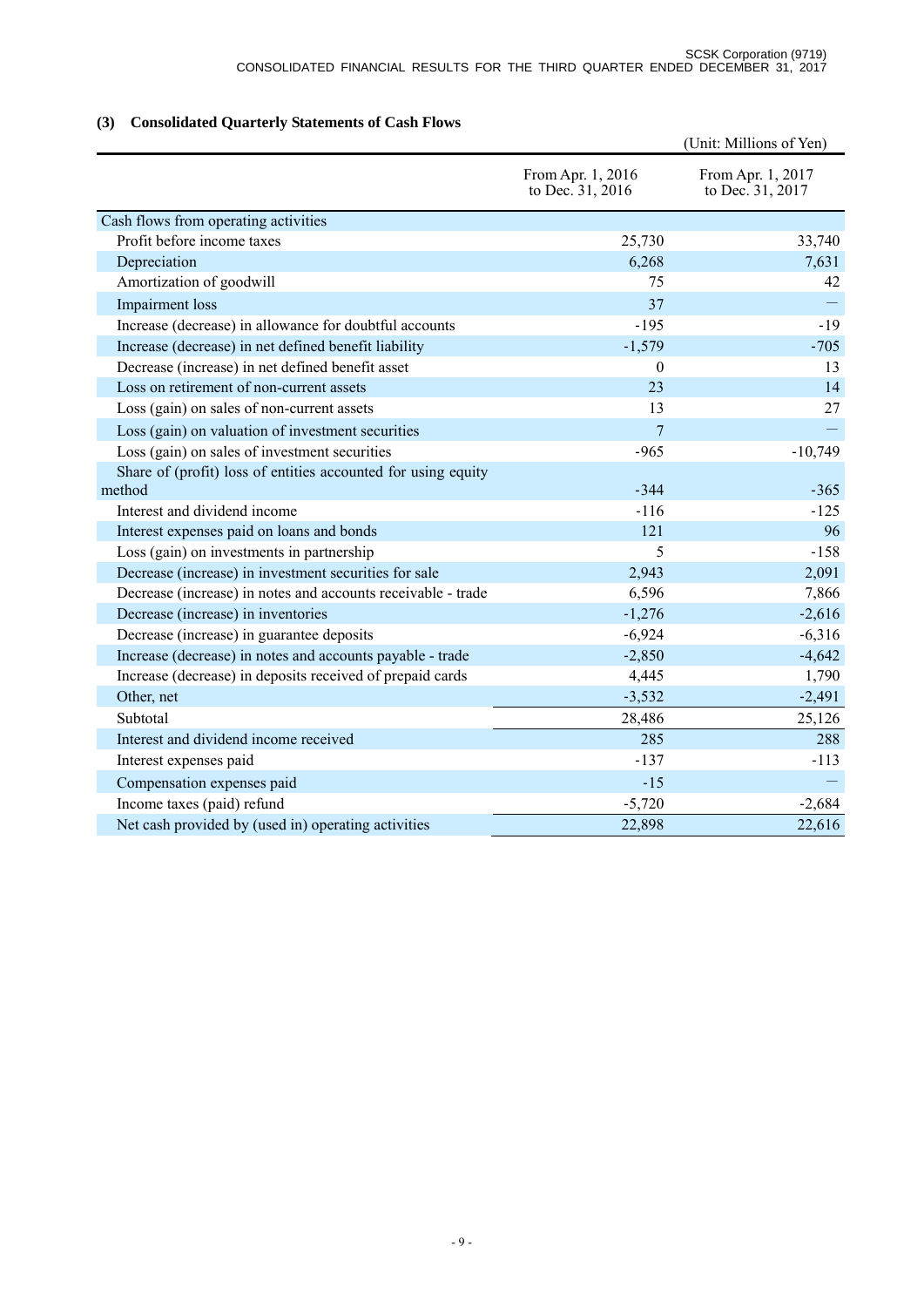#### SCSK Corporation (9719) CONSOLIDATED FINANCIAL RESULTS FOR THE THIRD QUARTER ENDED DECEMBER 31, 2017

|                                                                                               |                                       | (Unit: Millions of Yen)               |
|-----------------------------------------------------------------------------------------------|---------------------------------------|---------------------------------------|
|                                                                                               | From Apr. 1, 2016<br>to Dec. 31, 2016 | From Apr. 1, 2017<br>to Dec. 31, 2017 |
| Cash flows from investing activities                                                          |                                       |                                       |
| Proceeds from sales and redemption of securities                                              | 700                                   |                                       |
| Purchase of property, plant and equipment                                                     | $-7,231$                              | $-5,826$                              |
| Proceeds from sales of property, plant and equipment                                          | 1,161                                 | 7                                     |
| Purchase of intangible assets                                                                 | $-5,013$                              | $-2,406$                              |
| Purchase of investment securities                                                             | $-324$                                | -592                                  |
| Proceeds from sales and redemption of investment<br>securities                                | 1,109                                 | 196                                   |
| Payments for sales of shares of subsidiaries resulting in<br>change in scope of consolidation |                                       | $-20,618$                             |
| Collection of short-term loans receivable                                                     | 5                                     | 6                                     |
| Proceeds from withdrawal of investments in partnership                                        | 73                                    | 40                                    |
| Payments for lease and guarantee deposits                                                     | $-100$                                | $-241$                                |
| Proceeds from collection of lease and guarantee deposits                                      | 107                                   | 204                                   |
| Other, net                                                                                    | $-239$                                | $-265$                                |
| Net cash provided by (used in) investing activities                                           | $-9,752$                              | $-29,496$                             |
| Cash flows from financing activities                                                          |                                       |                                       |
| Increase in short-term loans payable                                                          | 10,000                                | 10,000                                |
| Decrease in short-term loans payable                                                          | $-10,000$                             | $-10,000$                             |
| Proceeds from long-term loans payable                                                         | 5,000                                 |                                       |
| Repayments of long-term loans payable                                                         | $-5,000$                              | $-10,000$                             |
| Proceeds from issuance of bonds                                                               | 10,000                                | 10,000                                |
| Redemption of bonds                                                                           |                                       | $-10,000$                             |
| Repayments of lease obligations                                                               | $-572$                                | $-510$                                |
| Purchase of treasury shares                                                                   | $-8$                                  | $-17$                                 |
| Proceeds from sales of treasury shares                                                        | 1                                     | -1                                    |
| Cash dividends paid                                                                           | $-8,582$                              | $-9,883$                              |
| Dividends paid to non-controlling interests                                                   | $-159$                                | $-167$                                |
| Net cash provided by (used in) financing activities                                           | 679                                   | $-20,578$                             |
| Effect of exchange rate change on cash and cash equivalents                                   | $-372$                                | $\overline{0}$                        |
| Net increase (decrease) in cash and cash equivalents                                          | 13,453                                | $-27,457$                             |
| Cash and cash equivalents at beginning of period                                              | 98,445                                | 123,935                               |
| Cash and cash equivalents at end of period                                                    | 111,899                               | 96,477                                |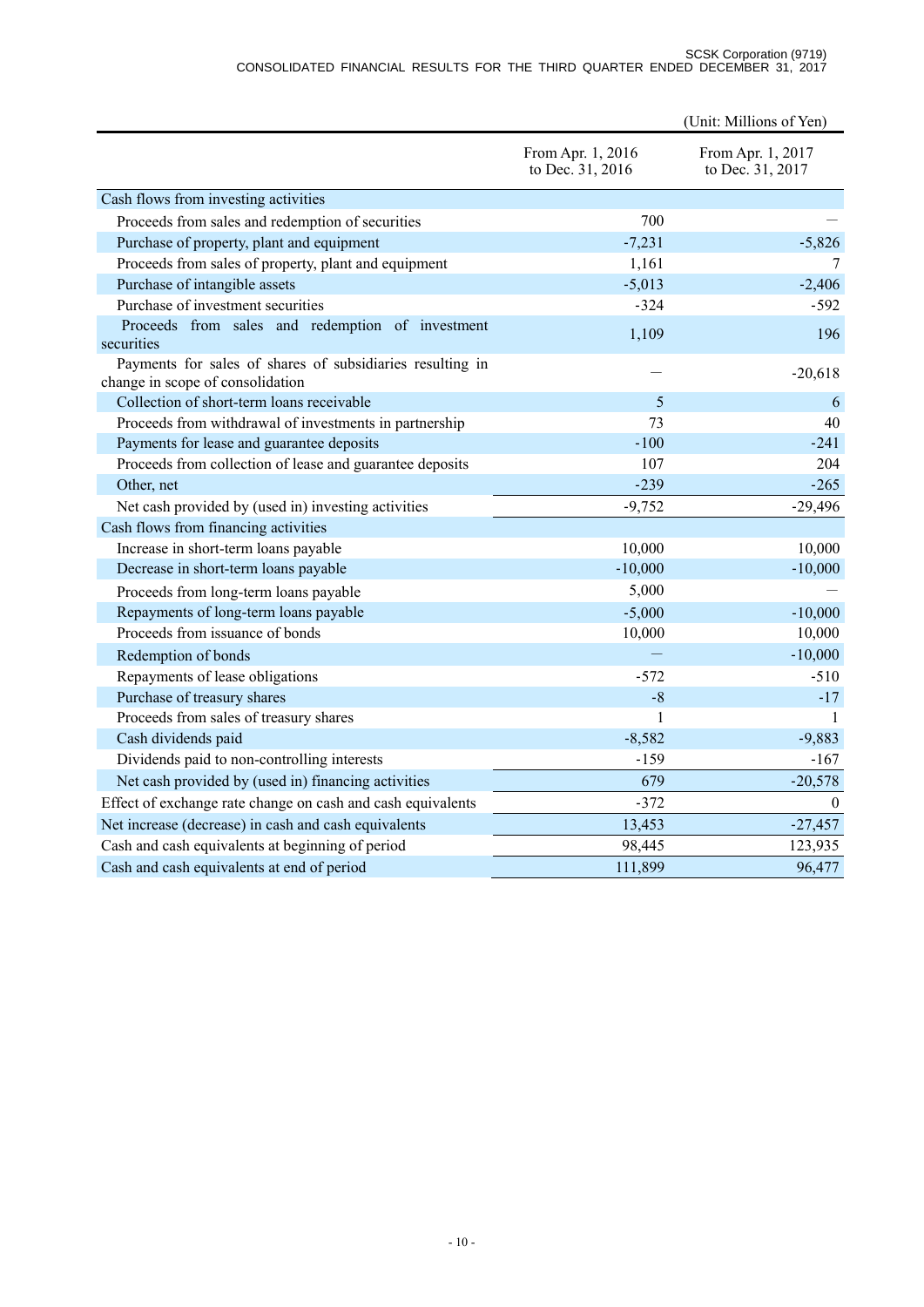# **(4) Notes regarding Consolidated Financial Results for the nine-month period ended December 31, 2017 (Notes regarding the Premise of a Going Concern)**

No applicable items.

### **(Notes concerning significant changes in shareholders' equity)**

No applicable items.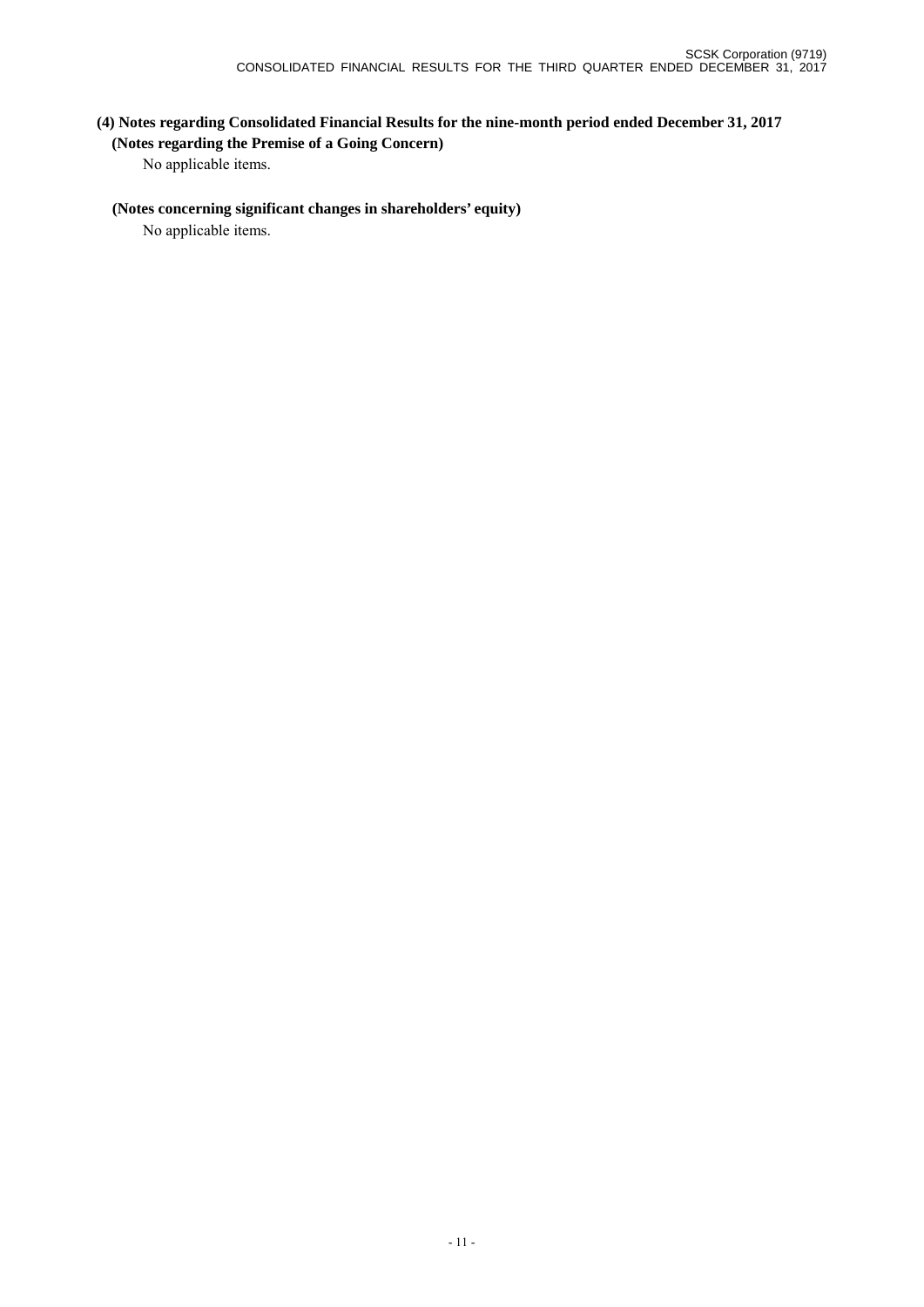## (Segment Information)

I. Nine-month period of fiscal year ended March 31, 2017 (April 1, 2016 to December 31, 2016)

Information on Sales, Segment profit (loss) by Reportable Segment

(Unit: Millions of Yen)

|                                           | Manufacturing<br>Systems<br><b>Business</b> | Telecommuni-<br>cation Systems<br><b>Business</b> | Distribution<br>Systems<br><b>Business</b> | Financial<br>Systems<br><b>Business</b> | <b>Business</b><br>Solutions | <b>Business</b><br>Services | <b>IT Platform</b><br>Solutions |
|-------------------------------------------|---------------------------------------------|---------------------------------------------------|--------------------------------------------|-----------------------------------------|------------------------------|-----------------------------|---------------------------------|
| <b>Sales</b>                              |                                             |                                                   |                                            |                                         |                              |                             |                                 |
| (1) Outside customers                     | 29,141                                      | 19,755                                            | 33,808                                     | 52,122                                  | 17,507                       | 31,726                      | 52,050                          |
| (2)<br>Intersegment sales or<br>transfers | 2,841                                       | 878                                               | 7,426                                      | 705                                     | 2,416                        | 1,760                       | 4,344                           |
| Total                                     | 31,982                                      | 20,633                                            | 41,234                                     | 52,828                                  | 19,923                       | 33,486                      | 56,395                          |
| Segment profit (loss)                     | 2,951                                       | 3,744                                             | 4,888                                      | 5,301                                   | 945                          | 2,460                       | 4,303                           |

|                                                 | Others | Total   | Adjustments<br>(Note 1) | Amounts<br>Reported in the<br>Consolidated<br>Financial<br>Statements (Note<br>2) |
|-------------------------------------------------|--------|---------|-------------------------|-----------------------------------------------------------------------------------|
| <b>Sales</b>                                    |        |         |                         |                                                                                   |
| (1) Outside customers                           | 2,936  | 239,047 |                         | 239,047                                                                           |
| Intersegment<br>(2)<br>sales<br>or<br>transfers | 2,149  | 22,523  | $-22,523$               |                                                                                   |
| Total                                           | 5,085  | 261,571 | $-22,523$               | 239,047                                                                           |
| Segment profit (loss)                           | 313    | 24,909  | $-1,541$                | 23,368                                                                            |

Notes: Adjustments are as follows:

1. The adjustment loss of ¥1,541 million to segment profit (loss) represent general corporate expenses that have not been allocated to the reportable segments.

2. Segment profit (loss) has been reconciled to operating profit in the consolidated income statement.